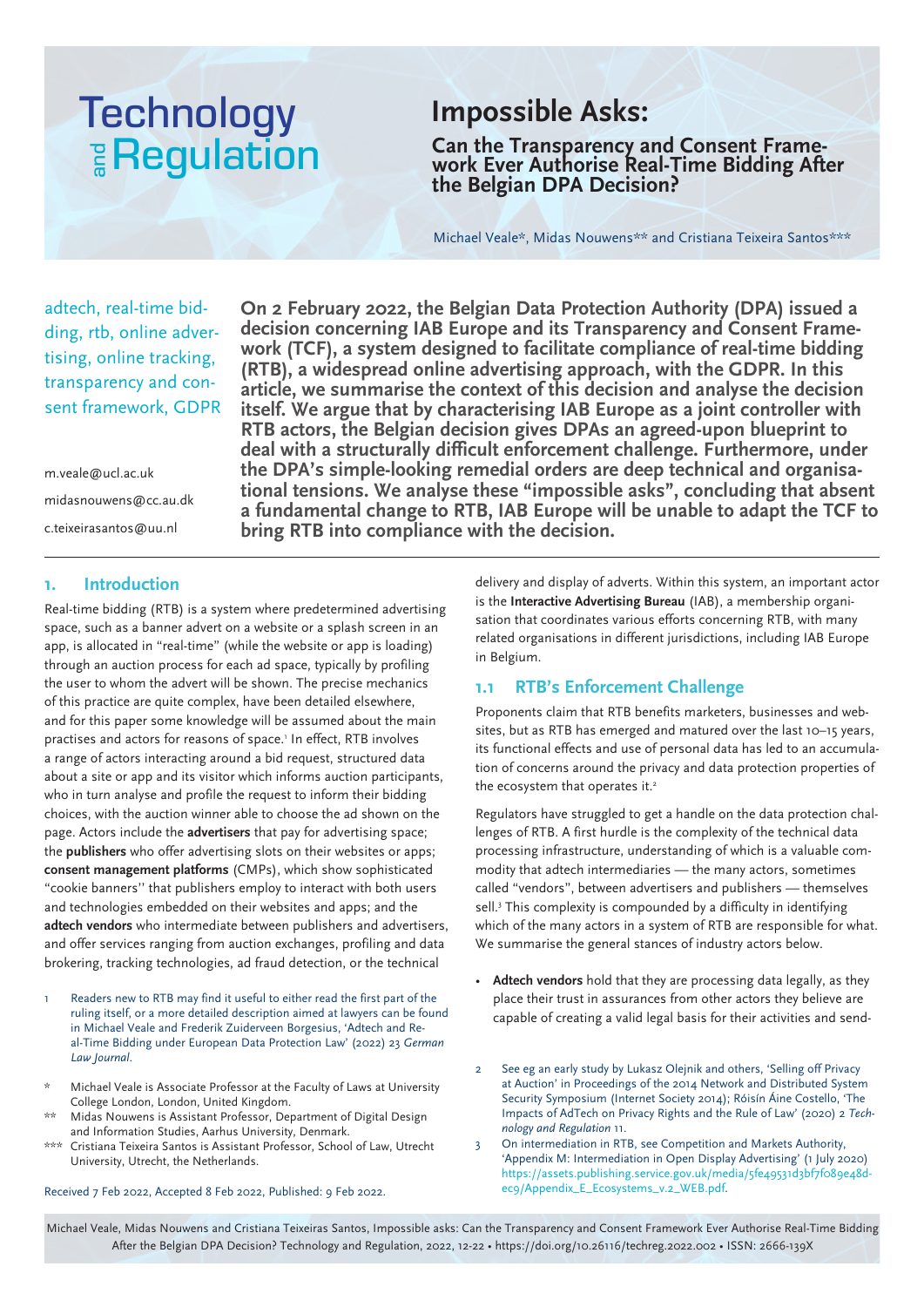ing them reliable records to prove this.

- **Consent management platforms** hold they are just a configurable tool for publishers to deploy, and that illegality should lay on the door of publishers for misconfiguration.
- **Publishers** hold they are at the behest of an industry in which they are rule-takers more than rule-makers. Legal limits have been set on their responsibility for illegality downstream by adtech actors by the CIEU.<sup>4</sup>
- **Advertisers** hold that they simply purchase a service with little direct role, contracting with adtech vendors, although at times they may also be publishers (eg relating to tracking or ad attribution infrastructure on their own websites).

Amidst all this, the Interactive Advertising Bureau claims, through various legal entities using the IAB brand in several jurisdictions, to simply provide some best practice tools, and denies legal responsibility for data processing operations relating to aspects of real-time bidding.

The consequence of these stances is that each actor in RTB attempts to locate significant responsibility elsewhere. The structural allocation of responsibility appears deliberately nebulous, and has long left DPAs struggling. Data protection is arguably not well set-up for such ecosystems, with its current imaginaries of data controllership, "[enabling] the design of complex cobwebs of control the principal purpose of which is to complicate enforcement".5 There is a huge number of actors in the RTB ecosystem; 790 legal entities in IAB Europe's "Global Vendor List" alone.<sup>6</sup> DPAs are capable of launching a joint operation across borders,<sup>7</sup> or requiring mutual assistance on national investigations,<sup>8</sup> but the scale seems daunting. Furthermore, data protection authorities can struggle to know who to enforce against first. As both the Decision discussed below and recent CJEU rulings indicate,<sup>9</sup> adtech entities tend to misclassify themselves within the regime, for example either as data processors or not processing data at all, further relieving themselves of responsibility. DPAs therefore have to engage in both a disagreement with entities about their factual status within data protection before coming to substantive conclusions about enforcement. In a cross-border process, enforcement entails a tricky two–step alignment between regulators, which only amplifies the procedural difficulties of co-operation. All of these factors impede co-ordination and risk inconsistency, and risk enforcement chaos and confusion — meaning that that industry has long gone systematically unassessed.

#### **1.2 The Transparency and Consent Framework (TCF)**

With the heightened penalties of the General Data Protection Regulation (GDPR) since May 2018, actors in this ecosystem sought to

- 4 René Mahieu and Joris Van Hoboken, 'Fashion-ID: Introducing a Phase-Oriented Approach to Data Protection?' (*European Law Blog*, 30 September 2019) https://europeanlawblog.eu/2019/09/30/fashion-id-introducing-a-phase-oriented-approach-to-data-protection accessed 12 January 2021.
- 5 Michèle Finck, 'Cobwebs of Control: The Two Imaginations of the Data Controller in EU Law' (2021) 11 *International Data Privacy Law* 333, 334.
- 6 At the time of writing in February 2022, see https://iabeurope.eu/vendor $list-tcf-v2-0/$ .
- GDPR, art 62.
- 8 GDPR, art 61.
- 9 In particular Case C-210/16 *Wirtschaftsakademie Schleswig-Holstein* ECLI:EU:C:2018:388 (on Facebook fan-pages) and Case C-49/17 F*ashion ID* ECLI:EU:C:2019:629 (on Facebook website plugins).

establish that their activities were aligned with the regulation.<sup>10</sup> The Interactive Advertising Bureau Europe (IAB Europe), "a federation representing the digital advertisement and marketing industry on the European level",<sup>11</sup> supported regulatory alignment on behalf of its members through the development of the Transparency & Consent Framework (TCF). The TCF aimed to provide the necessary legal basis for the data processing as part of RTB to continue.

In essence, the TCF is a set of policies, technical specifications, and terms and conditions that instruct participating organisations how to act, including how to generate, transmit, and treat the metadata that describes the lawful bases for data processing happening in the context of RTB, specifically OpenRTB. OpenRTB is one of the most widely used protocols for RTB, providing the technical standards for messages between ad space providers, publishers, and competing buyers of ad space. Google provide a proprietary alternative, "Authorized Buyers", which is not the subject of this paper, although it does interact and partially interoperate with both OpenRTB and the TCF.<sup>12</sup> IAB Europe developed the TCF with the express purpose to bring the processing of personal data already happening in OpenRTB into conformity with the GDPR and ePrivacy Directive<sup>13</sup>, indirectly promoting it as an attractive solution. Incidentally, OpenRTB is developed by the (legally distinct) IAB Tech Lab, located in New York.

TCF is not a "permissionless" technical document, a standard published by a national standardisation body typically would be. Anyone can make and host a website using standards such as HTTP, HTML and TCP/IP, without asking for permission from the bodies involved in making them, similarly to engineering standards throughout history.<sup>14</sup> In contrast, membership of the TCF requires an annual fee of 1,200 EUR to be paid to IAB Europe, and members must adhere to a range of specific and restrictive policies IAB Europe determine for example, which adtech vendors they should include on their website or app, or how systems they use to obtain consent should store the consent signals in a cookie. Unlike typical engineering standards, parts of the TCF itself requires users to refer to a list of authorised users of the framework, called the Global Vendor List, published in a regularly updated JSON file by IAB Europe. As a whole framework, the TCF thus partly resembles an Internet standard (with technical specifications), partly a club (the system is technically designed not to work with non-members), and partly a contractual arrangement (through mandatory terms and conditions and policies created by IAB Europe). It is worth noting that many TCF participants are also members of IAB Europe.

#### **1.3 Genesis of the Decision**

Complaints around real-time bidding were publicly filed to data protection regulators in the UK and Ireland in September 2018,<sup>15</sup> and

- Regulation (EU) 2016/679 of the European Parliament and of the Council of 27 April 2016 on the protection of natural persons with regard to the processing of personal data and on the free movement of such data, and repealing Directive 95/46/EC (General Data Protection Regulation) OJ L 119/1 (hereafter "GDPR").
- 11 Decision, para. 36.
- 12 On proprietary and open RTB standards, see Costello (n 2) 13–14.
- 13 Directive 2002/58/EC of the European Parliament and of the Council of 12 July 2002 concerning the processing of personal data and the protection of privacy in the electronic communications sector (Directive on privacy and electronic communications) OJ L 201 ("e-Privacy Directive").
- 14 See generally JoAnne Yates and Craig Murphy, *Engineering Rules: Global Standard Setting since 1880* (Johns Hopkins University Press 2019). This "permissionlessness" is distinct from the possibility of auditing driven by law or markets.
- 15 Douglas Busvine, 'Mozilla Co-Founder's Brave Files Adtech Complaint against Google', (*Reuters,* 12 September 2018); *James Killock and Michael*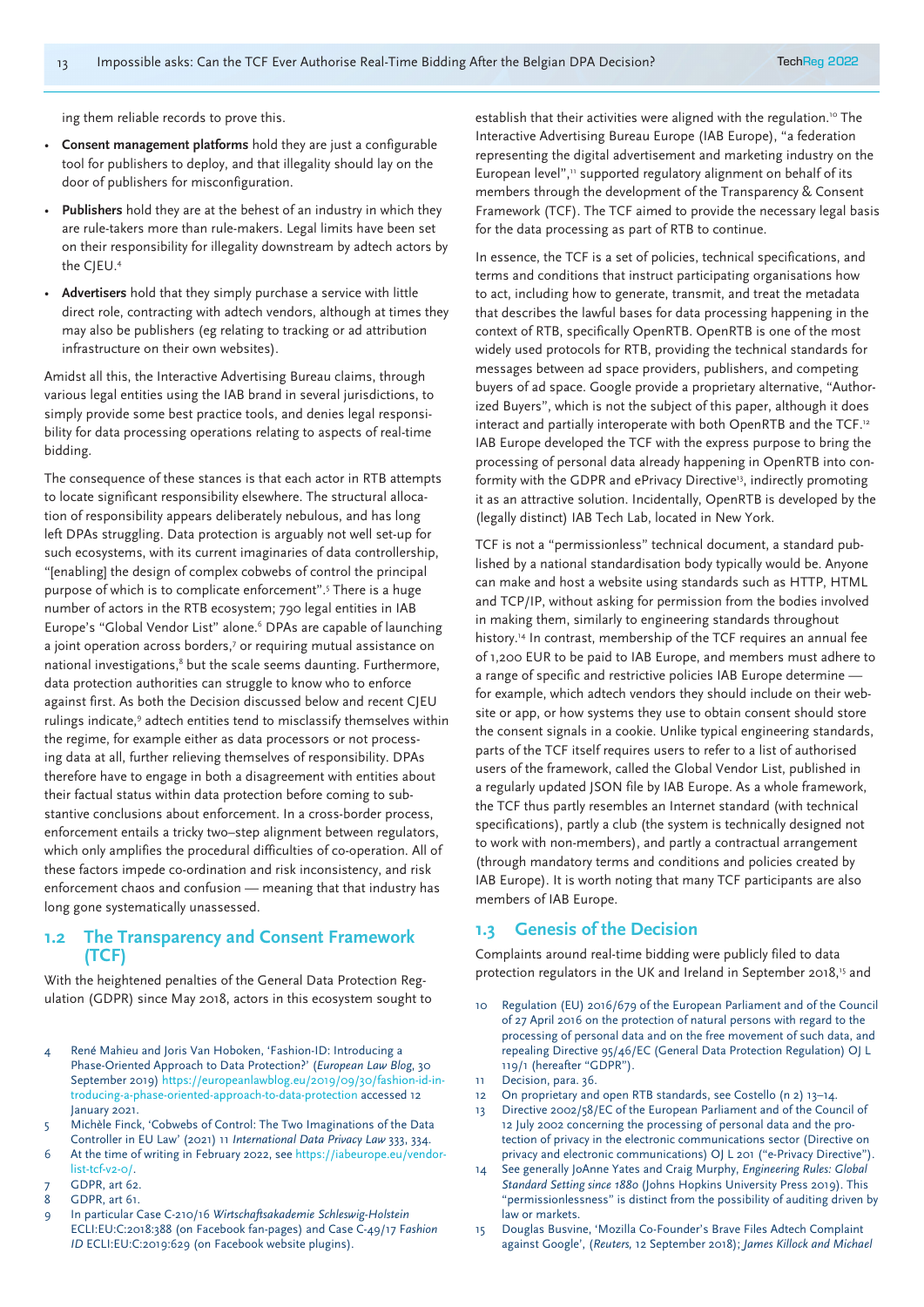in 12 other EU countries by the end of 2019.<sup>16</sup> Out of various actors mentioned in these complaints, IAB Europe is headquartered in Brussels, and therefore Belgium was considered the leading supervisory authority for those components. In February 2022, the Belgian Data Protection Authority (Belgian DPA) published a decision in relation to the role of IAB Europe within real-time bidding.17 It concerns the conformity of the Transparency & Consent Framework with the GDPR and the responsibilities of various actors, specifically IAB Europe, over the processing of personal data happening based on the assumed legality of that framework. This complaint was based on a merger of nine complaints — four in Belgium, five made to other EU DPAs and passed through the one-stop-shop.<sup>18</sup> As a consequence, other EU DPAs examined and approved the contents of the decision by at least a two-thirds majority.<sup>19</sup>

#### **1.4 Seeing The Whole Picture**

Before moving to summarise this decision, it is worth providing some indication of why focusing on the detailed reasoning in this one regulatory decision may be important. Other decisions on RTB actors have previously been handed down by DPAs.<sup>20</sup> This one is markedly different. Previous decisions typically focused on organisations holding personal data, and occupying a distinct point within a much bigger system. It is not in dispute that the IAB Europe holds little relevant personal data in the RTB ecosystem. However, the system that this entity designs and manages, the TCF, is inextricably part of the processing undertaken by all actors in OpenRTB interested in legally operating in Europe. By using TCF as a starting point, and establishing, as the Belgian DPA does, that the activities performed under the TCF involve the processing of personal data, and that IAB Europe is a controller in relation to where this data is used within the OpenRTB system, the supervisory authority is able to do what other DPAs have failed to: analyse and comment on the whole ecosystem at once, even though it only lays some of the responsibility at IAB Europe's door.

An important side-effect of the decision here is that the Belgian DPA has started to sketch out the roles of the many different actors in the RTB ecosystem and envisage some clearer allocation of responsibili-

*Veale v ICO*, *EW v ICO*, *Eveleen Coghlan (on behalf of C) v ICO* [2021] UKUT 299 (AAC) [6–7] (United Kingdom).

- 16 Civil Liberties Union for Europe, 'Prevent the Online Ad Industry from Misusing Your Data - Join the #StopSpyingOnUs Campaign' (*Liberties. eu,* 4 June 2019) https://www.liberties.eu/en/stories/stop-spying-on-usfix-ad-tech-campaign/275 accessed 5 February 2022; Tilman Herbrich and Elisabeth Niekrenz, 'Privacy Litigation Against Real-Time Bidding — Data-Driven Online Marketing: Enforcing the GDPR by Protecting the Rights of Individuals under Civil Law' (2021) 22 *Computer Law Review International* 129, 135.
- 17 The original and official version is in Dutch. Gegevensbeschermingsautoriteit (Geschillenkamer), *Beslissing ten gronde 21/2022 van 2 februari 2022: Klacht inzake Transparency & Consent Framework* (DOS-2019-01377, 2 February 2022). The Belgian DPA has provided an unofficial translation, and where we quote from the text, we use this translation: Belgian Data Protection Authority (Litigation Chamber), *Decision on the merits 21/2022 of 2 February 2022: Complaint relating to Transparency & Consent Framework* (DOS-2019-1377, 2 February 2022) (hereafter "Decision").
- 18 GDPR, art 56. Complainants named in the decision are Johnny Ryan, Pierre Dewitte, Jef Ausloos, Katarzyna Szymielewicz (represented under GDPR, art 80(1) by the Panoptykon Foundation, a Polish NGO), the Dutch NGO Bits of Freedom and the Belgian NGO La Ligue des Droits.
- Decision, para. 281. A simple majority vote is possible in the case of dispute, but only if at least a month has passed, see GDPR, art 65(2–3). The decision was published sooner than a month after a final version was submitted to the EDPB, and so at least two–thirds support can be assumed.
- 20 See eg decisions by the French DPA, the CNIL, against adtech firms Teemo and Vectaury. CNIL, *Décision n° MED 2018-022 du 25 juin 2018*; CNIL, *Décision MED-2018-042 du 30 octobre 2018*.

ties which avoid the trap of nebulous responsibility described above. This allows both the Belgian DPA and those across Europe who signed off on the decision in the European Data Protection Board (EDPB) to build on this framework, and start to place actors in their own jurisdictions within it, without having to start from scratch. While DPAs have long been grabbing different bits of the metaphorical elephant, arguably now for the first time they have a formal decision that can serve as a blueprint for what the RTB elephant looks like as a whole.

In the rest of this paper, we first summarise the decision itself, and then step back and draw together an analysis across the whole ruling to understand its broader consequences, particularly those that are not visible from just a reading of the breaches, sanctions, or the Belgian DPA's press release.

#### **2. Summary of the decision**

What follows is an account of the main points of the nearly 130 page decision, showing the structure of the Belgian DPA's argument. For the reasons above, many of the key points and broader consequences in this ruling come out through a detailed reading of the reasoning and analysis of RTB more broadly, rather than looking simply at the breaches and sanctions, such as the changing of TCF policies, which are fully anchored in the IAB Europe's responsibilities alone.

#### **2.1 The TC string is personal data**

IAB Europe's entire TCF hinges on passing around a standardised text string (the "Transparency and Consent String", hereafter "TC string") between all the actors in the RTB ecosystem. This TC string supposedly represents a data subject's consent, objections, and preferences for the processing of their personal data, and is generated as a result of a user interacting with a consent management platform on a website or app. The Consent Management Platform (CMP) captures such preferences, encodes them and stores it in a TC string which will be shared with the organisations participating in the OpenRTB system as metadata. All processing of personal data that happens afterwards in the context of the TCF and OpenRTB is predicated on the values in this string.

The Belgian DPA states that the TC string is personal data under the GDPR. The TC string does not contain a unique identifier for a user, leading the regulator to agree with IAB Europe that the contents of the string do not directly identify a user.<sup>21</sup> In place of a unique identifier, the TC string is connected to a user by how it is i) stored on a user's device as a cookie, and retrievable by TCF members seeking to access it; and ii) used as metadata to a bid request made by a user's browser to indicate a user's recorded preferences.

The Belgian DPA states that the TC string can be considered personal data through two routes. Firstly, whenever the string is created and placed into or accessed from a user's cookies, personal data including a user's IP address will be visible to at least the consent management platform involved.<sup>22</sup> The result of this is that a TC string rarely, if ever, exists not associable with an identified or identifiable individual, and therefore it too is personal data. This reasoning holds a fortiori given the preponderance of personal data in the OpenRTB system in general beyond an IP address, such as unique cookie identifiers or

21 Decision, para. 300.

<sup>22</sup> Decision, paras. 302–3; on IP addresses as personal data see GDPR, recital 30; Case C-70/10 *Scarlet Extended* ECLI:EU:C:2011:771 [51] (on static IP addresses); Case C-582/14 *Breyer* ECLI:EU:C:2016:779 [49] (an example of a dynamic IP address being personal data).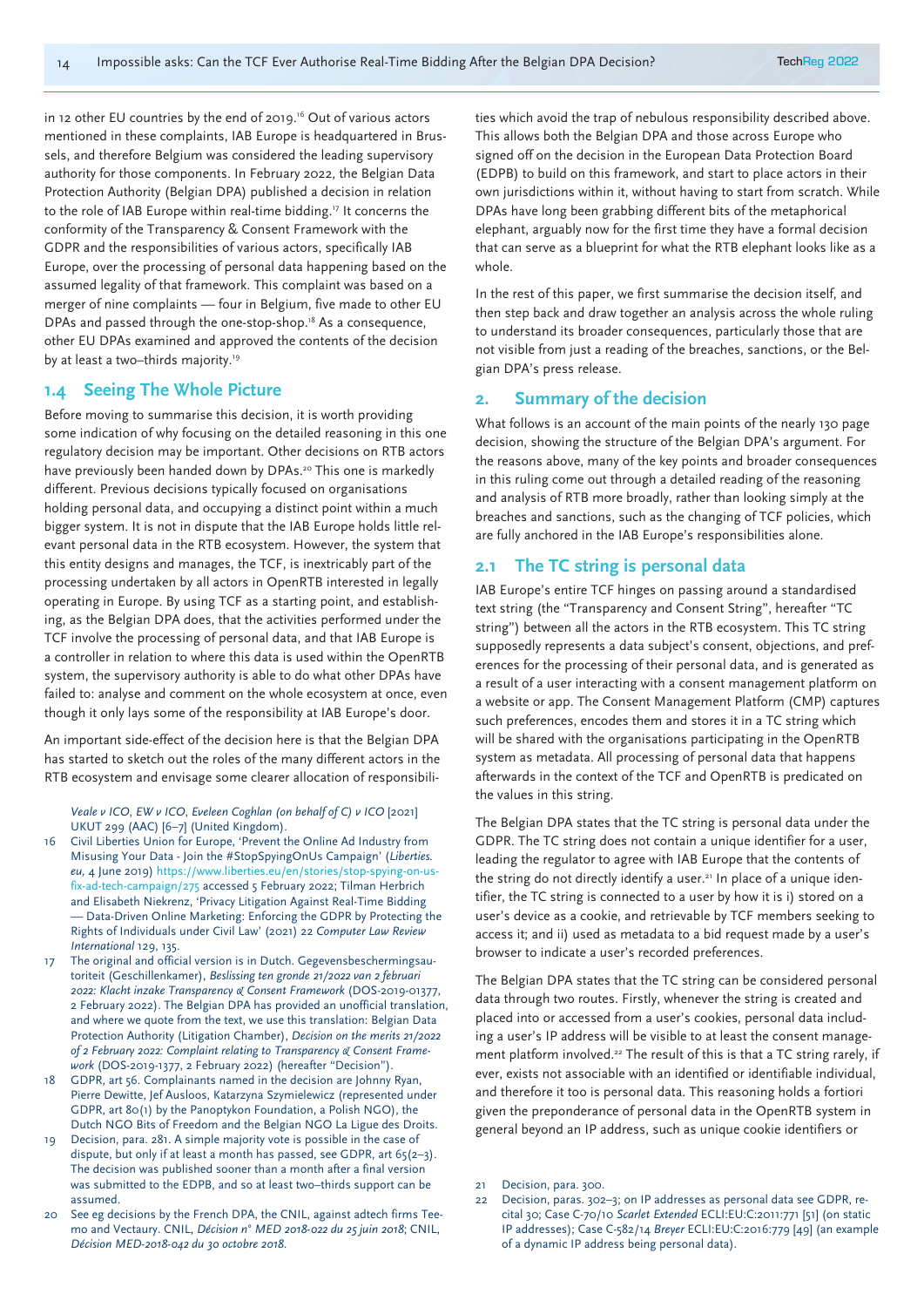other mechanisms of singling out a user.<sup>23</sup>

Secondly, the regulator uses a teleological argument, stating that if the purpose of processing is to single individuals out (i.e. to transmit preferences unique to them), then it may be assumed that the controller or another party can identify these individuals.<sup>24</sup>

#### **2.2 IAB Europe is a data controller in the context of the TC string**

The Belgian DPA states that, contrary to the defendant's claims, IAB Europe is a data controller in relation to the TC string. The analytical reasoning of the regulator consists of the following.

#### **2.2.1 Access to personal data**

As a preliminary note, it is important to remember that IAB Europe does not need to have access to TC strings in use to be considered a controller. Settled European case-law states that data controllers need no access to personal data to be found as controllers, a definition depending instead on whether parties have decisive influence on the means and purposes of processing.<sup>25</sup>

#### **2.2.2 Purpose of processing**

IAB Europe determines the purpose of the TC string itself: to "encapsulate and encode all the information disclosed to a user and the expression of their preferences for their personal data processing under the GDPR", such that this information is captured by the CMP, which in turn encodes and shares the string with the vendors.<sup>26</sup> However, the Belgian DPA does not stop here. It notes that the TCF is offered "with the aim of indirectly promoting the use of OpenRTB", with IAB Europe acting as a "hinge" between OpenRTB and the TCF.<sup>27</sup> This, the Belgian DPA argues, stems primarily from an explicit determination of purposes: the exhaustive and specifically worded list of potential purposes, created by IAB Europe, that OpenRTB entities are allowed to pursue when using the TCF.<sup>28</sup> This link begins to blur the responsibility of IAB Europe and draw them into determining the purpose of TCF–affiliated entities' use of OpenRTB — i.e. OpenRTB use in the EU — even though the Belgian DPA does not claim that IAB, Europe, TechLab or otherwise, is a controller with regard to the vanilla OpenRTB standard.

#### **2.2.3 Means of processing**

The Belgian DPA also establishes that IAB Europe determines the means of processing. IAB Europe establishes this contractually, as participants to the TCF must follow the binding rules integrated in the Terms and Conditions for the IAB Europe Transparency & Consent Framework (which in turn refer to further documents).

Firstly, such terms require entities to register with IAB Europe before being permitted to generate a TC string, and to follow particular technical specifications relating to how many aspects of processing may occur. For example, IAB Europe states that "every consent manager MUST" provide an API with very specific function calls that allow the TC string to be queried in real-time by, for example, adtech vendors that are embedded on a page.<sup>29</sup> They also determine the storage loca-

- 25 Case C-210/16 *Wirtschaftsakademie Schleswig-Holstein* ECLI:EU:C:2018:388 [38]; Case C-25/17 *Jehovan todistajat* ECLI:EU:C:2018:551 [69]; Case C-49/17 *Fashion ID* ECLI:EU:C:2019:629 [69].
- 26 Decision, para. 335.
- 27 Decision, para. 336.
- 28 Decision, paras. 336–8.
- 29 Decision, para. 355.

tion and method of the TC string, as well as the retention period.<sup>30</sup>

Secondly, IAB Europe determines the means of processing by determining the recipients to whom the TC string may be shared with, and who not, by means of the dynamically updated Global Vendor List, the list of TCF-authorised adtech vendors approved and published by IAB Europe.31 Publishers are not allowed to both use the TCF standard and work with any vendor who has not registered with the IAB Europe.32 This in particular appears to distinguish the TCF from a "permissionless" standard such as HTTP or TCP/IP.

This has lessons for the limits of controllership as well as its extent. IAB Europe does not merely set the rules of the road, but determines, dynamically and contractually, which specific road all actors are allowed to use, and which not. While influence over means will remain a case-by-case test, this specific role of the IAB in this regard will mitigate concerns that standard-setting bodies like the ISO, IETF or W3C might find themselves data controllers: these merely provide documents with voluntary guidelines, whereas TCF is a members-only, centrally managed, and non-discretionary set of rules with an annual price tag of 1,200 EUR.

#### **2.3 IAB Europe is not a controller of OpenRTB, but…**

While the Belgian DPA notes that the scope of this decision applies solely to the TCF and its TC string, it notes that both the string and the Framework are interwoven with OpenRTB. Compliance of the OpenRTB with the GDPR is assessed as part of a holistic analysis of the TCF and its interaction with OpenRTB.33 After all, the TCF was designed "precisely to bring the processing of personal data based on the OpenRTB protocol, among others, into conformity with the applicable regulations", and was "never intended to be a stand-alone, independent ecosystem".34

IAB Europe was found in the decision to play a pivotal role in Open-RTB, but this does not mean it is a data controller in respect of that particular protocol of standard. This role stems from the way the current version of the TCF is the tool on which OpenRTB actors rely on to justify compliance with the GDPR, and how the defendant facilitates membership and use of the OpenRTB to a significant number of participating organisations. Indeed, none of the Belgian DPA's logics rely on identifying IAB Europe or any other actor as the data controller of the OpenRTB protocol.<sup>35</sup>

Instead, IAB Europe's data controllership of the TCF and TC string, and the data controllership of a broader array of data controllers acting within the OpenRTB must, according to the Belgian DPA, be considered as part of a pattern of converging decisions.36 This terminology is used by the EDPB to indicate where joint controllership will be found: where decisions both complement each other and are inextricably linked, and processing would not be possible without all relevant parties' participation in the process.<sup>37</sup>

Given the role of the TCF in (attempting to) legalise the actors' processing within OpenRTB, the Belgian DPA notes that the TCF

30 Decision, paras. 347–53, 358–9.

- 32 Decision, para. 357.
- 33 Decision, para. 544
- 34 Decision, para. 368.
- 35 Decision, para. 495.
- 36 Decision, paras. 368, 370.
- 37 European Data Protection Board, 'Guidelines 07/2020 on the concepts of controller and processor in the GDPR' (7 July 2020) 19.

<sup>23</sup> Decision, para. 305.

<sup>24</sup> Decision, para. 310.

<sup>31</sup> Decision, para. 356.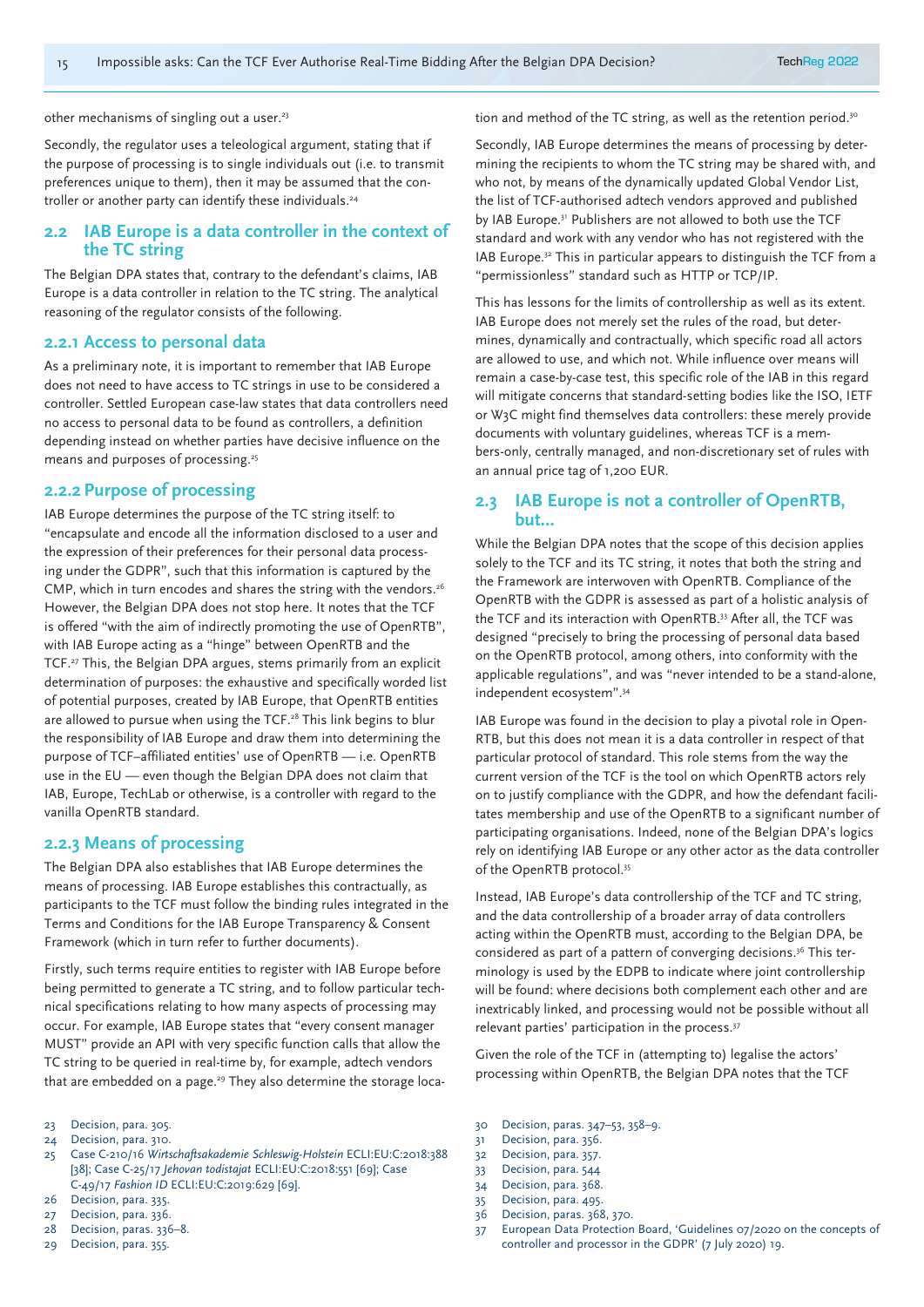cannot be regarded as an activity undertaken for IAB Europe's "own purposes or self-preservation", but instead "to facilitate further processing by third parties"  $-$  i.e. other adtech actors.<sup>38</sup> This allows the regulator to come to a much larger conclusion than IAB Europe's role in controlling the processing of just the TC string: "IAB Europe and the respective participating organisations should be considered as joint controllers for the collection and subsequent dissemination of users' consent, objections and preferences [the TC string], as well as for the related processing of their personal data" [emphasis added].39 This embroils IAB Europe — which held that it was neither a controller or processor, and that the TC string was not personal data — into joint controllership of not just the TC string, but of related processing occurring with actors throughout the OpenRTB system, at least where processing relies on the TCF.

#### **2.3.1 Relation with CJEU Fashion ID decision**

At first glance, the DPA's approach to controllership might seem to contradict the CJEU in Fashion ID, where a website and an advertising plugin were joint controllers but only for the stage of obtaining the consent; such joint controllership by the website did not extend to the downstream processing of personal data by the organisation that owned the plugin (Facebook).40 However, there are key differences in this case. In particular, IAB Europe are not the website responsible for securing consent; they are the organisation setting, inter alia, the list of purposes for which that consent can legally be obtained by all downstream actors, even when the data is passed from one adtech vendor to another, and the means by which it can be obtained, recorded and queried later on, and binding each of those actors technically and through policies.

The TCF's influence and its structural necessity to even the putative legality of the entire system spans actors down the chain of processing, unlike the website in Fashion ID, which, in the eyes of the CJEU, could only ever influence the first "phase" of processing — collection. Consequently, the view of the regulator does not seem out of line with the view of the CJEU in Fashion ID.

#### **2.4 Who is IAB Europe a joint controller with?**

If IAB Europe is not a joint controller with the abstract notion of the OpenRTB as a protocol, then who are these actors IAB Europe is joint controller with, and to what extent?

#### **2.4.1 Consent Management Platforms (CMPs)**

The Belgian DPA, in its factual analysis of the controllership situation of RTB, disagrees with the claim of IAB Europe that CMPs are "in principle" processors, concluding instead that TCF-registered CMPs play a significant role and therefore bear some (joint) responsibility.

CMPs' main task is to provide interfaces through which users indicate their preferences, and the TCF gives them some discretion over how to design these.41 Because these interfaces can have a direct impact on users' choices,<sup>42</sup> CMPs bear joint responsibility over the processing of users' personal data within the TCF and OpenRTB ecosystem.

IAB Europe is a joint controller with CMPs since they determine the potential recipients through the Global Vendors List. This list of recipients is included by default in TCF CMPs' interfaces. Should CMPs choose to exclude some vendors from this list on their own volition

- 39 Decision, para. 371.
- 40 Case C-49/17 *Fashion ID* ECLI:EU:C:2019:629.
- 41 Decision, para. 381.
- 42 Decision, para. 379.

or by request of the publisher, the Belgian DPA then considers that the CMP or the publisher are acting as data controller in that respect. However, this does not entirely remove the responsibility of IAB Europe, since without them this list of adtech vendors from which the CMPs and publishers pick and choose would not even exist.

#### **2.4.2Publishers**

The Belgian DPA concluded that publishers act as data controllers for the processing of user's preferences in a TC string as well as their personal data processed in a bid request.43 The TCF envisages publishers as controllers, deciding which (TCF-approved) CMP to contract, which adtech vendors are allowed to operate within their website or application, exercising control over the legal basis for a specific purpose, and excluding certain processing purposes.44

The Belgian DPA, however, notes that IAB Europe binds publishers through its TCF Policies to only use the processing purposes specifically laid out by IAB Europe, and to refrain from instructing CMPs to use any different processing purposes either. Consequently, unless publishers choose to ignore IAB Europe's policy (at which point, the TCF Policies forbid them from participating in the TCF), then IAB Europe is to be considered a joint controller with the publishers. Because publishers utilise CMPs, they act as a joint controller in all cases with regard to the TC string for the reasons similar to CMPs.45

It is worth noting that the Belgian DPA did not elaborate on the balance of responsibility between publisher–CMP, as this was not required in this decision, and in any case may differ on specific factual grounds.

#### **2.4.3 Adtech vendors**

Like publishers, many adtech vendors too are typically accepted uncontroversially as controllers. In further similarities to publishers, adtech vendors registered with the TCF are restrained in the processing purposes they can choose based on the list provided by IAB Europe. Consequently, IAB Europe is a joint controller with adtech vendors of these processing activities — except insofar as adtech vendors do further processing outside of this framework, such as by attempting to establish a legal basis independent of the TCF with regard to a data subject, or with adtech vendors not registered with the TCF and therefore not on the Global Vendor List.46

#### **2.4.4Summary**

These findings together lead the Belgian DPA to conclude that "[IAB Europe] as well as the CMPs, publishers and participating adtech vendors should be regarded as joint data controllers for the collection and dissemination of users' preferences, objections and consent and for the subsequent processing of their personal data".47

#### **2.5 Illegal processing and failed obligations**

The regulator finds an array of breaches of the GDPR. They also analyse other provisions and find there were no breaches. For space, we consider only breaches here.

#### **2.5.1 Illegal processing of the TC string**

Because IAB Europe did not consider the TC string as personal data, it did not establish a legal basis for processing it: consent was not

- 43 Decision, para. 391, 394.
- 44 Decision, para. 387.
- 45 Decision, para. 396.
- 46 Decision, para. 399.
- 47 Decision, para. 402.

<sup>38</sup> Decision, para. 370.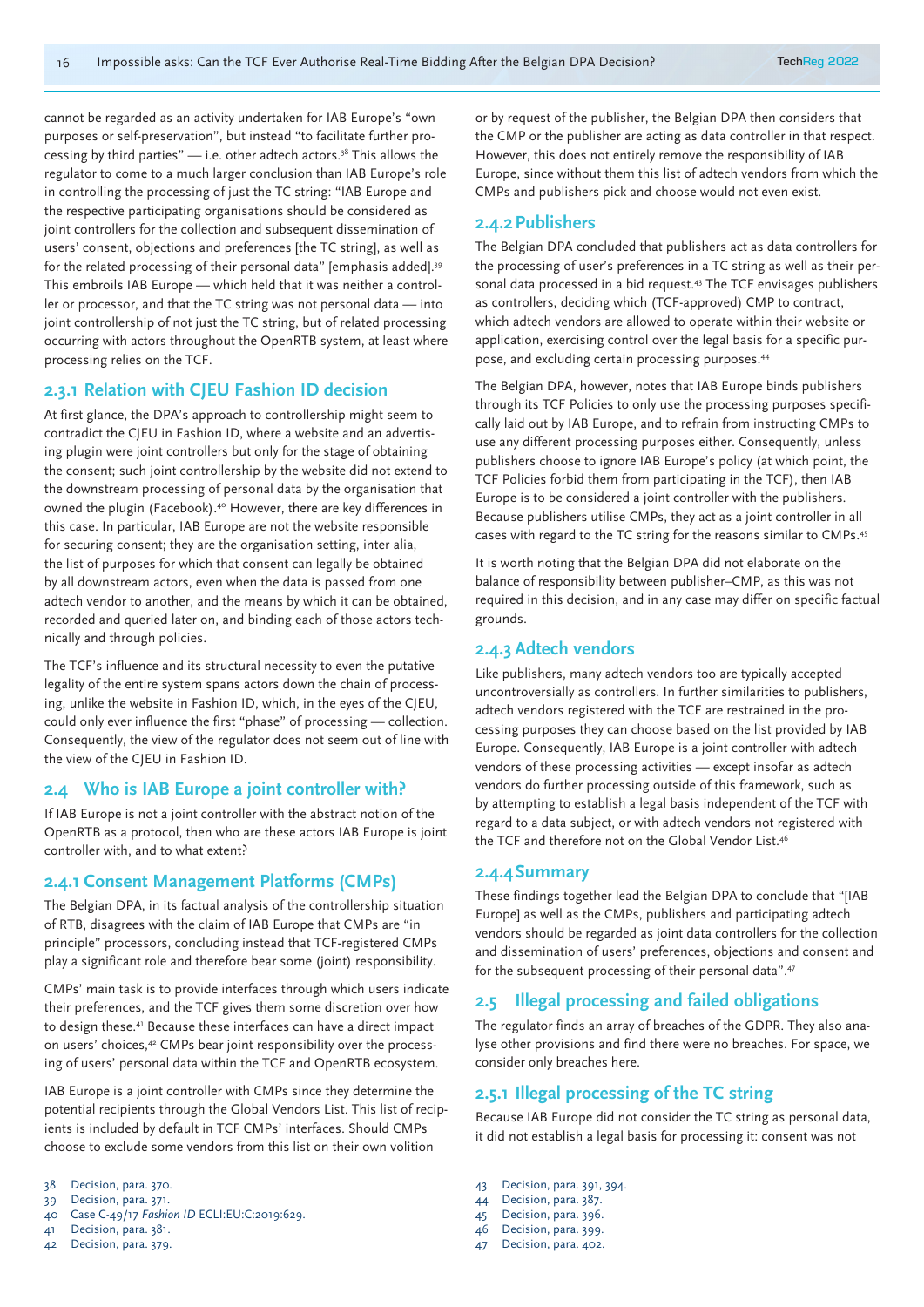requested; contract necessity was inapplicable, and so legality hinged on an analysis of legitimate interest. Although the Belgian DPA found that generating and processing the TC string happened for a legitimate purpose (signalling user's preferences) and only included the necessary information to do so (necessity of processing test), they found that the third condition for legitimate interest—whether the processing that happened could be reasonably expected by the data subject—was missing. Because hundreds of advertising actors would be sent the TC string, with no information about this provided to the user, and no way to object to it<sup>48</sup>, the Belgian DPA concluded this could not reasonably be expected, and thus there was no legal basis for the processing of the TC string.

It is worth noting that none of this reasoning is based on the e-Privacy Directive, which would require a finding that the TC string cookie was strictly necessary for a service requested by an end-user to avoid it requiring separate consent to store or access from a user's browser.

#### **2.5.2 Illegal processing of personal data facilitated by the TC string**

The purpose of the TCF String was to provide a legal basis for the processing of other personal data throughout the RTB ecosystem, but the Belgian DPA found that "none of the legal grounds proposed and implemented by the TCF can be lawfully invoked by TCF participants"49, whether consent, legitimate interest, or contract.

**Consent**. Consent, as typically the most challenging legal basis to establish because of its strict requirements that it needs to be free, specific, informed and unambiguous, has a number of hurdles to its validity.50 Firstly, the processing purposes that IAB Europe imposes on TCF participants are too vague and even misleading to render consent specific ("measure content performance"; "apply market research to generate audience insights").<sup>51</sup> Secondly, there are too many actors involved that it would require a disproportionate amount of time for data subjects to understand who they are consenting to and be meaningfully informed.<sup>52</sup> Thirdly, users cannot consent to downstream processes of enrichment of their bid requests by data brokers because they "cannot possibly be properly informed", as the TCF does not allow brokers to indicate what data they already hold on a particular user and what they do with it. Fourthly, CMPs considered by the Belgian DPA both provide insufficient overviews about categories of data collected,53 and insufficient granularity about the different processing operations undertaken by each vendor.<sup>54</sup> Lastly, users cannot effectively withdraw consent, because after withdrawing consent the adtech vendor is in principle no longer able to process personal data of a data subject, and is thus unable to identify who that withdrawal signal belongs to.55

**Legitimate interest**. Given that consent cannot structurally be obtained, it is unsurprising that the Belgian DPA rejects legitimate interest as a ground within TCF participants' use of RTB. They do so in several ways. Firstly, they state that the TCF policies structurally prevent vendors in explaining their specific legitimate interests, instead abiding to generic IAB Europe–provided text, meaning that

- 48 Decision, paras. 420–3.
- 49 Decision, para. 428.
- 50 GDPR, arts. 4(11), 7.
- 51 Decision, para. 433.
- 52 Decision, para. 435.
- 53 Decision, para. 434.
- 54 Decision, para. 436.
- 55 Decision, paras. 433–438.

they will be unable to establish them.<sup>56</sup> Secondly, they note that necessity requires data minimisation, which is impossible to establish due to the lack of safeguards surrounding downstream data use.<sup>57</sup> Thirdly, similarly to concerns around consent, the Belgian DPA notes that there are too many participants, this time not relating to an individual's capacity to inform herself, but in relation to an individual's reasonable expectations of processing (failing the balancing test the legitimate interest so requires).<sup>58</sup> Lastly, they point to statements by the EDPB and the UK ICO as supporting their view that legitimate interest cannot be used in behavioural advertising and/or RTB.59 While the Belgian DPA initially homes in its analysis on only legitimate interest purposes that "entail targeted advertising or profiling of the users", part of the reasoning they use, particularly around the lack of transmission safeguards and number of vendors, appears to relate to all legitimate interests communicated through RTB.<sup>60</sup>

**Contract**. Following EDPB guidelines, the Belgian DPA does not consider processing personal data for behavioural advertising a (pre) contractual necessity.<sup>61</sup>

Thus, the Belgian DPA concludes that processing of personal data in OpenRTB on the basis of the TCF is incompatible with the GDPR due to a lack of lawfulness and fairness.

#### **2.5.3 Breach of Transparency**

Similarly to the reasoning concerning the inapplicability of consent, the Belgian DPA finds that the processing purposes provided are too vague, not sufficiently clearly described, and in some cases are even misleading<sup>62</sup>, showcasing that purpose 8 ("Measure content performance") and 9 ("Apply market research to generate audience insights") provide little or no insight into the scope of the processing. The decision notes the user interface is not transparent regarding the categories of the personal data processed or for how long the personal data processed will be retained if the user does not withdraw her consent. The identity of data controllers and adtech vendors for whom consent is obtained is absent too.

The decision further notes that while IAB Europe reserves the right to obtain records of consent from CMPs under the Terms & Conditions, they do not inform users of this processing.<sup>63</sup>

#### **2.5.4 Breach of security**

The Belgian DPA found that IAB Europe did not do enough to ensure that values in the TC strings actually reflected data subjects' preferences and were not falsified by participating organisations in the TCF, and that downstream actors actually abided by the preferences in the TC string when processing data instead of just ignoring them. the Belgian DPA highlighted that IAB Europe clearly foresaw the possibility

- 56 Decision, para. 451.
- 57 Decision, para. 455.
- 58 Decision, para. 459.
- 59 Article 29 Working Party, 'Opinion 03/2013 on Purpose Limitation' (WP 203, 2 April 2013) https://perma.cc/A8S2-3Y94 46; Information Commissioner's Office, 'Update Report into Adtech and Real Time Bidding' (*Information Commissioner's Office*, 20 June 2019) https://perma.cc/X7PX-EL3L 17.
- 60 This may explain why the sanctions, described further below, refer to the prohibition of all legitimate interests in their current form via the TCF, rather than exempting "non-marketing-related" purposes. This is a point being challenged by the IAB. See IAB Europe, 'APD Decision on IAB Europe and TCF' (*IAB Europe*, 3 February 2022) https://perma.cc/SS32- P<sub>6D</sub><sub>9</sub>.
- 61 Decision, para. 462.
- 62 Decision, para. 433.
- 63 Decision, para. 468.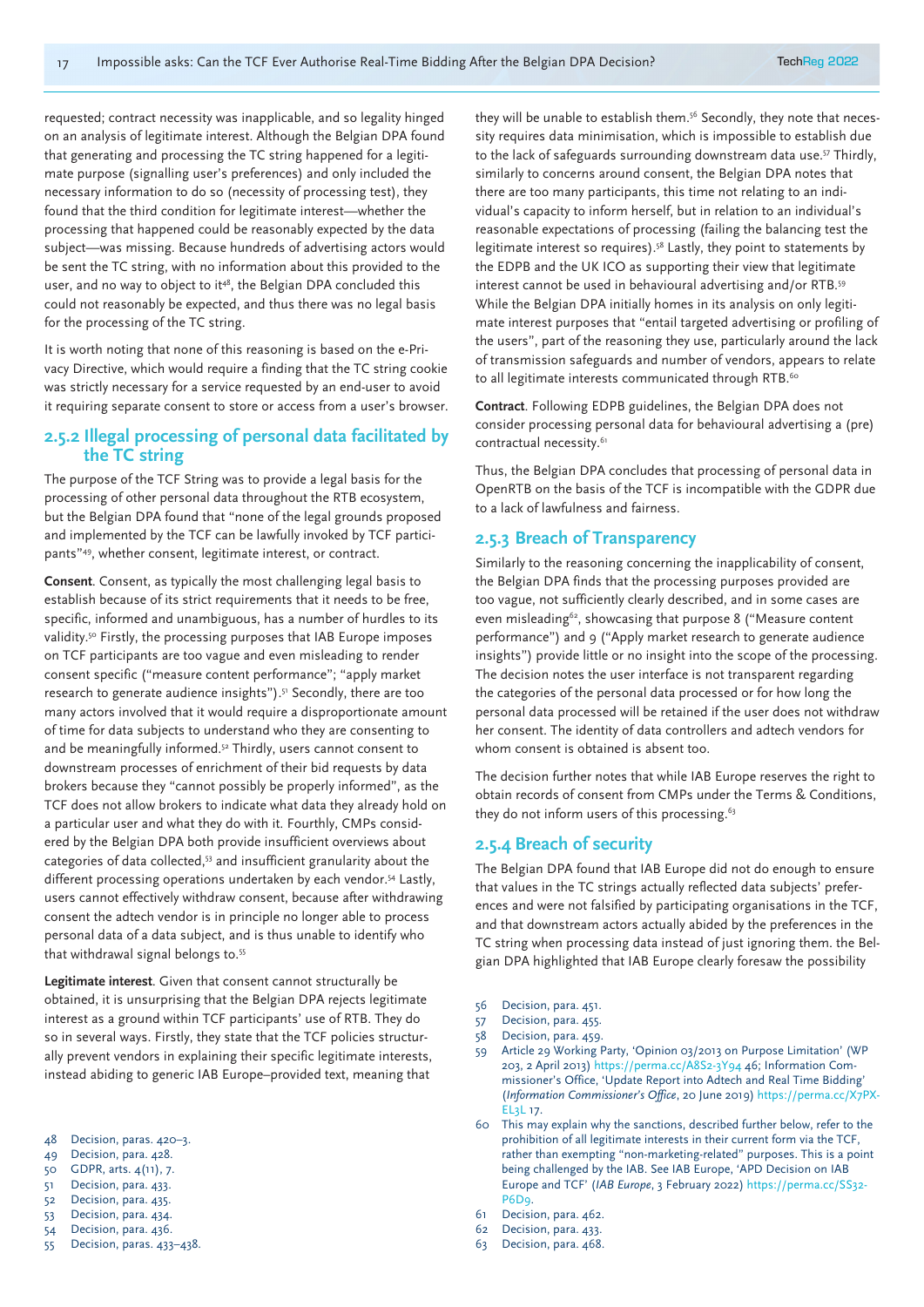of this happening, since it explicitly mentions that this is not allowed in its TCF Policies<sup>64</sup>, but had taken no organisational or technical measures to verify or enforce this.

#### **2.5.5 Illegal international transfers**

The Belgian DPA finds that there is an infringement of the GDPR in relation to international transfers with no legal bases (Articles 44 to 49 of the GDPR), but lacks evidence of a systematic international transfer to act on an infringement due to this topic not being covered in an earlier assessment report, and so does not sanction IAB Europe on this ground.<sup>65</sup> They note that IAB Europe claim the TCF is not designed for international transfers, but that given that the TCF is the method through which OpenRTB is supposedly brought into compliance with the GDPR, IAB Europe cannot pick and choose which parts to facilitate or not in the absence of other means to facilitate them within a joint controllership arrangement.<sup>66</sup>

#### **2.5.6 Accountability**

Breaches of accountability are split between organisational aspects of IAB Europe, and the possibility or impossibility of broader accountability in the TCF and OpenRTB systems. In fact, the authority denotes that IAB Europe does not sufficiently monitor compliance with the rules it has developed with regard to participating organisations. $67$ IAB Europe was found to have not appointed a DPO, undertaken a DPIA, or maintained records of processing, all of which effectively stem from its denial that it was either a controller or that the TC string was personal data.<sup>68</sup>

The systemic issue is of greater interest. The Belgian DPA brings IAB Europe into broader accountability requirements by considering its role in the controllership operations. Consider, for example, that the TCF's terms and conditions already account for the possibility of falsification or modification<sup>69</sup> of the TC string by its vendors and CMPs, and attempts to prevent it. The Belgian DPA seems to take this to indicate that while IAB Europe seeks to manage consent and objection, it does not have the ability to ensure conformity to those rules, the integrity of the signals being sent, and the validity of the legal bases it facilitates the dissemination of.<sup>70</sup> Consequently, the joint controllership operation fails in terms of the accountability principle.

#### **2.6 Summary of corrective measures**

In view of the infringements, the Belgian DPA ordered a series of corrective measures aimed at bringing the current version of the TCF into compliance with the GDPR. The measures place requirements on the IAB Europe directly, and through changes to design and governance requirements, also impact upon other TCF participants. In effect, because the TCF binds its participants through a mixture of code, club and contract, the Belgian DPA has identified it as an effective conduit through which obligations to attempt to bring the entire system closer to legality can be passed.

#### **2.6.1 Measures relating to IAB Europe**

While IAB Europe is not liable for all RTB, insofar as it attempts to orchestrate a system of compliance, it becomes partially responsible

- 64 Decision, para. 485.
- 65 Decision, para 490.
- 66 Decision, para. 491.
- 67 Decision, para. 57. 68 Decision, paras. 507–524.
- 69 IAB Europe, 'Transparency & Consent Framework Policies' (IAB Europe, 22 June 2021) https://iabeurope.eu/iab-europe-transparency-con-
- sent-framework-policies/#13\_Working\_with\_CMPs, ch. III(13), para. 6. 70 Decision, paras. 493, 500.

for ensuring that compliance is real. The Belgian DPA consequently ordered the following.

Legal basis. IAB Europe is required to limit issues around the legal bases used by TCF participants. They must prohibit the use of legitimate interest by updating their terms of use. This prohibition entails the review of all current purposes reliant upon legitimate interests. It also prohibits the use of "default consent" in CMPs. In this line, it further ordered the deletion of personal data collected based on a, already deprecated, "globally scoped" TC string. They particularly note the role of data protection by design as mandating these obligations.

Transparency obligations in relation to TCF-registered-CMPs. Reasoning based on transparency rights both overlap with and go beyond the obligations around legal bases mandated under data protection by design. Here, the Belgian DPA requires IAB to force TCF-registered-CMPs to: i) prevent automatic authorisation of participating vendors relying on legitimate interest for their processing activities; ii) prevent consent from being ticked by default in the CMP interfaces; iii) adopt a uniform and GDPR compliant approach to ensure their information is both thorough but also "precise, concise and understandable", to avoid users being "surprised". This deceptively simple demand may in fact require rethinking of the entire RTB system, and will be discussed further below.

Security obligation. As part of its security and integrity obligations, IAB Europe must "take the necessary steps to ensure the validity, integrity and compliance of users' preferences and consent" transmitted by CMPs to adtech vendors, $\eta$  given that a signal may be tampered with and not adhered to.<sup>72</sup> It also orders for a strict audit and vetting of organisations that join the TCF.

Data subject rights. Data subject rights against any other actor in the joint controllership operation may be exercised against IAB Europe, and this must be facilitated.73 However, the Belgian DPA was not in a position to establish a violation of the Articles 15-22 GDPR.74 The Belgian DPA only based this requirement on data protection by design, as they did not look into the details of data subject rights as part of their investigation. The initial lack of consideration of this was highlighted by the Dutch DPA in the EDPB, who required the Belgian DPA to include a response to the complaints by NGO Bits of Freedom on this topic.75

Accountability obligations. IAB Europe is ordered to put into place records of processing of personal data in the TCF by IAB Europe, a DPO, and undertake a DPIA with regard to the processing activities under the TCF and their impact on the processing activities carried out under the OpenRTB system.

IAB Europe must submit an action plan to the Belgian DPA within two months, and complete the obligations within six months, and will receive a daily penalty of 5,000 EUR for non-compliance. They may appeal in Belgium to the Marktenhof (Market Court), including requesting a stay of the timeframes the Belgian DPA sets, and potentially from there to the Hof van Cassatie (Court of Cassation). Given the wide complexity of this case and the way it touches on many aspects of data protection law, it seems probable that any of these proceedings may be stayed for a preliminary reference to the CJEU. Furthermore, if they dispute procedural issues (such as regarding a

- 71 Decision, para. 494.
- 72 Decision, para. 535.
- 73 Decision, para. 535.
- 74 Decision, para. 506.
- 75 Decision, para. 277.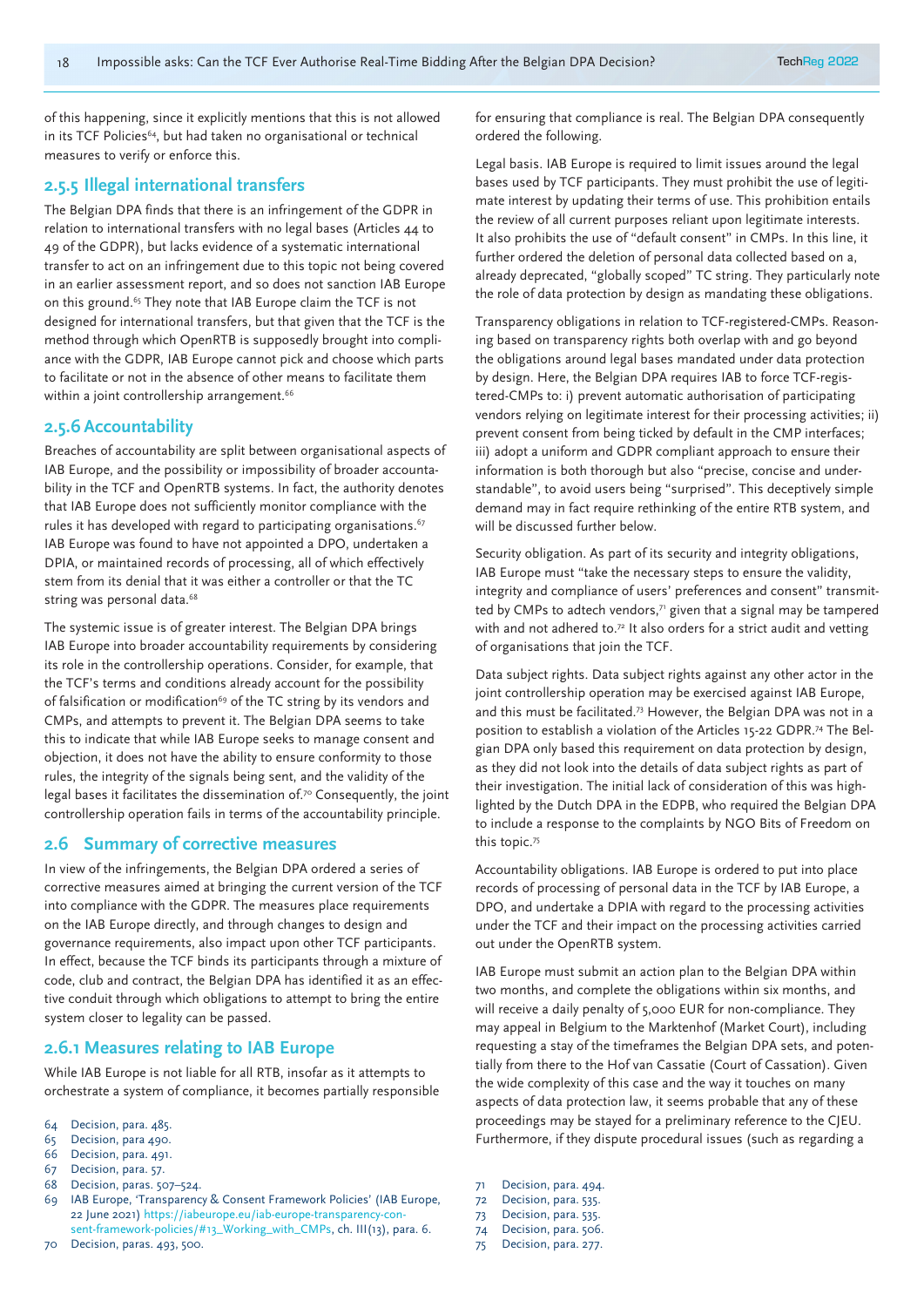right to be heard) with the EDPB's treatment of this case in the onestop-shop, IAB Europe might attempt an action for annulment at the General Court of the CJEU.

#### **2.6.2Measures relating to other TCF participants**

As this operation constitutes a joint controllership relation, the sanctions imposed on IAB Europe do not reflect the last word in enforcement that may flow from this ruling. There is a limit to what IAB Europe can do to rectify data that has already been collected.

**Adtech vendors**. While the processing of the TC string is found illegal, and derives from the inappropriate choices made by IAB Europe as data controller, IAB Europe is no longer in a position to delete the TC strings that are in existence — only other adtech firms holding the data have that ability.76 While IAB Europe is told to delete some data that they may have themselves held from their so-called "global consent" mechanism, a short-lived and controversial attempt to re-use consent to vendors across sites and apps, it is interesting the Belgian DPA did not go so far as to attempt to order them to organise the deletion of data held within their many identified joint controllership arrangements. This choice in itself indicates how difficult cross-border joint controllership operations can be to practically regulate where data is held to different degrees by different controllers.

**CMPs' and publishers' accountability obligations**. The Belgian DPA warns forebodingly that "it is the responsibility of the CMPs and the publishers who implement the TCF, to take the appropriate measures, in line with Articles 24 and 25 GDPR, ensuring that personal data that has been collected in breach of Articles 5 and 6 GDPR is no longer processed and removed accordingly."77

As this decision has been given the blessing of the EDPB via the onestop-shop, this is one of many parts of this ruling that effectively put actors in the RTB ecosystem "on notice" that regulators may take a different view of their status and the nature of their processing operations going forward.

#### **3. The DPA's Impossible Asks**

Though the IAB Europe claims to offer the TCF to make OpenRTB compliant with the GDPR, the Belgian DPA tellingly "notes, for the record, that it is uncertain whether, in view of its current architecture and support of the OpenRTB protocol, the TCF can be reconciled with the GDPR."78 In this light, the above remedial measures placed on IAB Europe look very different. Are these requirements actually irreconcilable with the fundamental functioning of RTB, as legitimised by the TCF or any other envisageable measure? We believe there are several reasons to think they are, and list some of them below.

#### **3.1 Informed consent as irreconcilable with RTB's scale and unforeseeability**

The Belgian DPA asks IAB Europe to inform data subjects about the processing of their personal data following the transparency principle. The information should, inter alia, be comprehensible, concise, and prevent unpleasant surprises for data subjects down the line. While transparency failures in the context of normal data processing are often easy to remedy, the structure of RTB makes meeting the GDPR criteria here a difficult, if not impossible, task. We focus here on establishing consent, as the Belgian DPA already makes it clear legitimate interests are prohibited — and this is a fortiori the case upon

considering the requirements of the e-Privacy Directive.

#### **3.1.1 Specific processing and categories unknowable in advance**

The purpose of RTB is to let a large number of vendors bid on impression space, and transfer data to an even larger array of downstream actors such as data brokers for "enrichment". At the point of consent, it is structurally unclear what types of data will be combined, collected or retained in order to inform the bids, as downstream actors do so opportunistically and driven by the economic incentives of a competitive bidding market. As a result, the only information as to the categories of personal data processed that can be provided before consent would seem to be unacceptably wide and open-ended — and to remedy this without changing the very structure of RTB, not just the TCF, would require a crystal ball to see what downstream data management platforms will do with specific users' bid requests.

#### **3.1.2 Too many actors for transparency; no obvious way to reduce them**

IAB Europe's approach to RTB in Europe promises its participants an open market, where an open-ended number of actors can participate in bidding or enrichment, as long as they are members of the TCF. Necessarily, this entails that any visitor to a website faces a need to consent to hundreds of vendors simultaneously, because it is unclear beforehand which vendors will wish to be implicated in processing.79 The Belgian DPA makes a repeated point throughout the decision that establishing legal bases in the face of so many actors at once is not feasible.<sup>80</sup> Even when configured in the best possible ways, CMPs squeeze so much information into multi-tabbed boxes that it would take over half an hour of constant reading on average for an adult of average literacy to read all the descriptions, let alone any linked policies.81 The Belgian DPA's finding that the required reading is already disproportionate would be only adversely affected by its further stipulation that information about each vendor is unacceptably uniformly standardised by IAB Europe and needs to in more detail reflect the specificities of each actor's processing,<sup>82</sup> making compliance structurally less possible regardless of tweaks.

Consequently, unless RTB was structurally changed to only allow a much smaller and more immediately identifiable and comprehensible subset of bidders to process data from a specific site or app visitor (eg on a random or rotating basis), it is hard to see how it could ever provide the transparency required by the Belgian DPA to establish informed consent. Even consent to only subsets of actors would suffer from further practical and legal hurdles that would make it infeasible, such as an inability to easily withdraw consent from previous recipients or to remember a consent setting from visit to visit, let alone its impacts on the deeper functioning of RTB.

## **3.2 Data subject rights lack obvious communica- tion channel**

The Belgian DPA requires IAB Europe to facilitate within the TCF processes such that users can exercise their data rights. However,

<sup>76</sup> Decision, para. 535.

<sup>77</sup> Decision, para. 535.

<sup>78</sup> Decision, para. 492.

<sup>79</sup> Midas Nouwens and others, 'Dark Patterns after the GDPR: Scraping Consent Pop-Ups and Demonstrating Their Influence' in *Proceedings of the ACM Conference on Human Factors in Computing Systems (CHI 2020)*  (ACM 2020) 5 (noting a median of 315 vendors [lower quartile 58, upper quartile 542] establishing a legal basis among the top 5 CMPs on UK websites).

<sup>80</sup> Decision, paras. 435, 459, 472.

<sup>81</sup> Nouwens and others (n 79) 6.

<sup>82</sup> Decision, para. 436.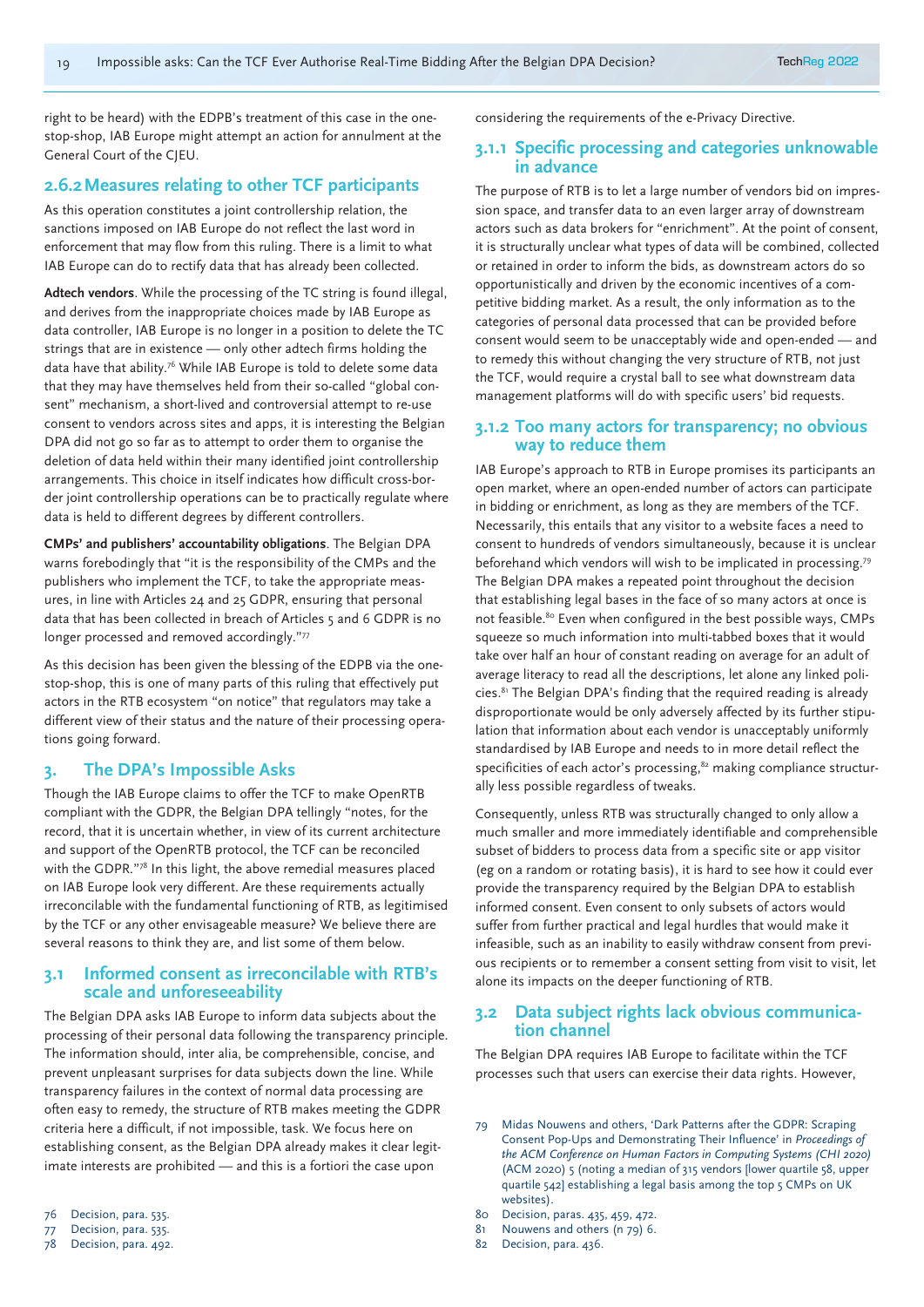the entire RTB ecosystem was designed as a one-way data flow from individuals to adtech actors, through cookie IDs, fingerprinting technologies, and other systems. IAB Europe would become responsible for forwarding or facilitating any access or erasure request it receives to, at the very least, the hundreds of vendors in the TCF.

This may not be technically impossible: individuals would need to firstly establish all of the relevant identifiers that they are associated with in the adtech ecosystem, for example, through a dedicated website or app using all the plugins, SDKs and methods across TCF vendors which are used routinely to identify users, but instead purposed to identifying users for access rights. The industry is no stranger to a website testing whether users are identifiable to ad companies for the purposes of offering them supposedly control — this is the functionality of an opt-out (from seeing customised adverts, but not data collection) service such as YourOnlineChoices.eu, an implementation of the now defunct IAB Europe OBA [Online Behavioural Advertising] Framework.<sup>83</sup> However, the problem becomes more difficult considering that access rights also need to be exercised vis-a-vis data management platforms and demand-side platforms which may not have the tracking systems that can directly identify users, but hold large amounts of data relating to identifiable individuals.<sup>84</sup> This appears to require significant engineering effort. Furthermore, it is unclear how each of these vendors would send the data to the individuals requesting it, given their usual means of communication is through advertising space in a user's browser, rather than through name, email or similar, even if some will hold the latter information.<sup>85</sup> As a result, IAB Europe will have to reconcile an industry-wide tension, where for reasons of system design, individuals are perfectly identifiable for the purposes of data processing, but imperfectly identifiable for purposes of permitting them.<sup>86</sup> This certainly seems a significant hurdle for IAB Europe to accomplish within 6 months, given that seemingly no effort so far has been made in integrating such subject rights within the TCF.

#### **3.3 Withdrawal or even refusal of consent is structurally impossible without constant invasive data processing**

The Belgian DPA clearly sees the issue with manifestly illegally configured CMPs, noting as they are responsible for guiding the user to submit their preferences and generating the consent string, they "[constitute] the cornerstone of the TCF".87 It instructs IAB Europe to

- 83 IAB Europe, 'Announcement of Formal Withdrawal of The "IAB Europe OBA Framework" of 2011' (IAB Europe, 31 March 2021) https://iabeurope.eu/all-news/announcement-of-formal-withdrawal-of-the-iab-europe-oba-framework-of-2011/ ("Technically, the OBA Framework requires vendors to stop the delivery of OBA ads, though not the collection of OBA data").
- 84 Muhammad Ahmad Bashir, 'On the Privacy Implications of Real Time Bidding' (PhD, Northeastern University 2019) 3.
- 85 See reporting on a recent decision of the Polish DPA against a publisher highlighting difficulties in this regard, Panoptkyon Foundation, 'Hide and Seek: Polish DPA Agrees that People Should Be Able to Access Their Advertising Profiles, but There's No Way to Do So' (Panoptkyon Foundation, 24 January 2022) https://en.panoptykon.org/polish-dpa-agrees-people-should-be-able-access-their-advertising-profiles accessed 6 February 2022.
- 86 Michael Veale and others, 'When Data Protection by Design and Data Subject Rights Clash' (2018) 8 International Data Privacy Law 105; Chris Norval and others, 'RECLAIMING Data: Overcoming App Identification Barriers for Exercising Data Protection Rights' in *Proceedings of the 2018 ACM International Joint Conference and 2018 International Symposium on Pervasive and Ubiquitous Computing and Wearable Computers* (UbiComp '18, ACM 2018).
- 87 Decision, para. 544.

bind CMPs themselves to be unable to be illegally configured.<sup>88</sup> However, some issues with CMPs seem trickier to solve, and indeed go beyond any possible configuration publishers could implement today.

Firstly, users have no easy record of which publishers they have visited, and which trackers were implicated, other than meticulously maintaining and trawling through the browsing histories across their devices.

Secondly, even if all publishers are found, the CMP interfaces that are often inescapable when first interacting with a website or app, are unfindable in equal measure if a user wants to change their previous preferences.

Thirdly, even if the interface can be recalled, there is no guarantee that CMPs are positioned to support a user withdrawing their previous consent. The dynamic nature of the Global Vendor List, or the choices that publishers or CMPs make in relation to it, means that upon a future visit the user may well find the vendors previously given consent to have disappeared from the interface and are unavailable to communicate a withdrawal to. As far as the authors can tell from publicly available sources, the Global Vendor List has had 129 changes since August 2019.<sup>89</sup> The limited enforcement structure of the TCF (see below) furthermore foresees that if an organisation is found to be processing data incorrectly, they should be removed from the list, making withdrawal the hardest against the shadiest actors. Furthermore, even if such vendors were available, a withdrawal of consent currently is designed to stop a bid request reaching downstream vendors via other adtech actors. Individuals are typically identified by demand side platforms and data management platforms through cookie matching and other combinations. As a result, for a withdrawal of consent to be as effective throughout the ecosystem as a positive consent signal would paradoxically require exactly the type of invasive and surprising device matching, data combination and user identification that a user wishes to cease or never occur. This would have to occur every time a user expressed no consent — significant amounts of a user's identifiable information, including on the website they were visiting, would have to be transmitted entirely throughout the ecosystem simply to prevent processing that a user may never have consented to. So, too, might users making sporadic use of tracking blocking technologies paradoxically find themselves in a situation where their efforts to prevent tracking hamper their ability to withdraw consent from controllers they clearly do not wish to process their personal data.

If IAB Europe has to contract with CMPs to ensure that withdrawal of consent is as easy as giving it, and this is as structurally impossible as described above, it seems difficult to imagine what kind of requirements IAB Europe could place on CMPs that would still be compatible with the functioning of RTB.

#### **3.4 Insecurity in RTB is structurally invisible to IAB Europe**

The Belgian DPA noted the lack of systematic monitoring of compliance by IAB Europe with the TCF rules by the participating organisa-

- 88 cf. Nouwens and others (n 79), where ~88% of studied CMPs were not configured in compliance with minimal legal requirements, themselves below levels specified in parts of this decision.
- 89 As indicated from the latest version of the file https://vendor-list.consensu.org/v2/vendor-list.json. Between 2018–20, a different vendor list hosted at https://vendorlist.consensu.org/vendorlist.json was used that supported up to 4095 changes, however it is no longer archived by IAB Europe and no publicly available changelist is available from their servers to assess previous changes.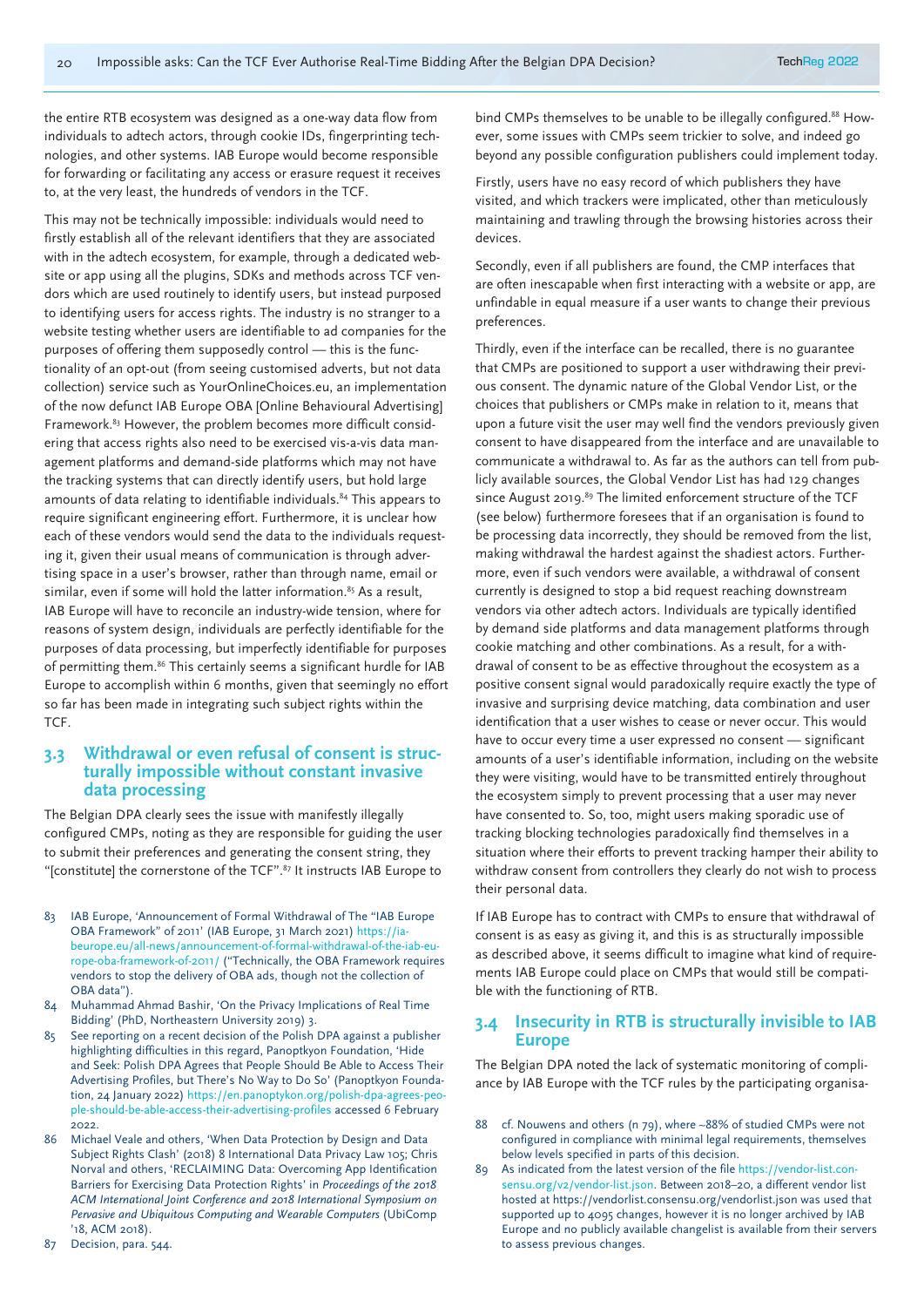tions.<sup>90</sup> At first glance, it may appear that this obligation is disproportionate. Complying with the law surely does not mean binding others around you such that they cannot disobey the law.<sup>91</sup> However, considering the structure of responsibilities that the Belgian DPA has established, it becomes more reasonable. According to this decision, an adtech vendor is in a joint controllership operation with IAB Europe, whose purpose is to facilitate compliance. However, the design of the TCF splits this up such that the organisation that aims to facilitate compliance, and effectively complete the allocation of GDPR responsibilities in the joint controllership arrangement, is unable to actually see that it is doing so. It is because these organisations are tied in a joint controllership operation, where they must determine "respective responsibilities for compliance with the obligations'' that together make a coherent compliance approach,<sup>92</sup> that the Belgian DPA can find that this division is technically and factually structured to not follow data protection principles, and thus oblige the part of the operation within jurisdiction and partly responsible to fix it. However, whether it is fixable can be questioned on a number of grounds.

#### **3.4.1 IAB Europe does not intermediate server-toserver transfers**

IAB Europe's announced Vendor Compliance Programme,93 after the hearing in this decision had concluded, which the regulator notes is manifestly insufficient in relation to the scope of this decision. Focussing on "live" deployments of TCF vendors on websites provides no insight into the "invisible" side of RTB happening between servers, representing a majority of RTB functions and which cannot be seen from an "automated audit" approach.<sup>94</sup> Scholars studying these transfers have to model them, as it appears to be complex to study them directly from the Web.95 However, IAB Europe does not intermediate between these firms, so short of setting up a programme where server-to-server transfers cannot happen without being scrutinised by a third party, the extent to which IAB Europe can actually comply to remedy the structural failures that the TCF enables seems limited indeed.

#### **3.4.2 Consent-string fraud compounds quickly**

IAB Europe will still need to address the constant possibility of consent-string fraud and conflict of interests among its participants, which act upon their own incentives to allow target advertising.<sup>96</sup> The TCF will need to deal with the distributed risk among its players, since falsified consent strings are able to quickly spread, triggering and multiplying liability risks for other adtech vendors that may consume

- 90 Decision, paras. 487–9.
- 91 On the consequences for legitimacy of such "cybernetic regulation" or "regulative code", see Mireille Hildebrandt, 'Legal and Technological Normativity: More (and Less) than Twin Sisters' (2008) 12 *Techné: Research in Philosophy and Technology* 169, 178; and generally, Laurence Diver, 'Digisprudence: The Design of Legitimate Code' (2021) 13 *Law, Innovation and Technology* 325.
- 92 GDPR, art 26(1).
- 93 IAB Europe, 'IAB Europe Launches New TCF Vendor Compliance Programme' (IAB Europe, 26 August 2021) https://iabeurope.eu/blog/ iab-europe-launches-new-tcf-vendor-compliance-programme/ accessed 6 February 2022.
- 94 Robbert-Jan Willem van Eijk, *Web Privacy Measurement in Real-Time Bidding Systems: A Graph-Based Approach to RTB System Classification* (PhD, Leiden University 2019) 201.
- 95 Muhammad Ahmad Bashir and Christo Wilson, 'Diffusion of User Tracking Data in the Online Advertising Ecosystem' (2018) *2018 Proceedings on Privacy Enhancing Technologies* 85.
- Kayleigh McCrea, 'Adtech Vendor Caught Tampering with Consent Signals' (Confiant, 22 January 2022) https://www.confiant.com/privacy-hub/ consent-tampering accessed 6 February 2022.

such strings.<sup>97</sup> Publishers and vendors could be deemed liable in the chain of consent.

This may further have interesting consequences for managed initiatives for automated consent signals from browsers, as it indicates there are conditions that the organisations managing them could be in part responsible for their integrity and interpretation.

#### **3.4.3 Independence of auditing**

It can further be questioned whether an audit system can be effective in the current structure of IAB Europe. It has only a yearly turnover of just 2.5m EUR.98 Furthermore, the potential impartiality of such an audit scheme is highly questionable, given that IAB Europe is itself a membership organisation composed of the bodies to be audited, which in turn would rely on a positive audit in order to operate in Europe.

#### **4. Clarity, Consequences and Conclusions**

All things considered, IAB Europe and the RTB ecosystem it facilitates seem caught between a rock and hard place. They are unable to address the fundamental tensions between the technical functioning of RTB and the requirements of lawful bases for processing and support for data subject rights that their role as a (joint) controller requires. At the same time, they are also unable to divest themselves from the tent of illegality they have spread over the advertising industry to escape the inevitable sanctions that non-compliance will exact. This conclusion seems to run in the face of their aspirations, even following this decision, to turn the TCF into a national or international GDPR code of conduct under data protection law. The conduct it would codify has deep and fundamental tensions which appear to render data protection compliance based on it structurally impossible.99

Where next for IAB Europe, the TCF, RTB and its European participants? We offer some concluding thoughts below.

#### **4.1 Enforcement and TCF participants**

Actors in the TCF seem to have delegated thinking about their structural data protection positions and roles to IAB Europe, accepting assumptions that both the Belgian DPA and EDPB clearly disagree with. This decision means that all TCF players will be forced to rethink their own positions, taking into account their factual processing activities.

This does not stem from any direct effect that this decision has upon actors other than IAB Europe. Given that this case has already passed through the GDPR's EDPB consistency mechanism,<sup>100</sup> it seems highly likely that EU DPAs will use this decision as a foundational template for consistent application of the Regulation in its understanding of the roles and responsibilities within RTB.

Consequently, IAB Europe's messaging to its members in response to the ruling that "the APD decision does not make it much easier for local Data Protection Authorities to attack specific vendors, pub-

97 We do not wish to speculate here on the details of the possibility of using cryptographic techniques to address at least the fraudulent production (rather than adherence to) consent strings, suffice it to say that we see a range of daunting challenges to doing this securely and verifiably within the current structure of RTB, and any proposal would need careful vetting by the academic community.

- 99 IAB Europe (n 60).
- 100 GDPR, art 65.

<sup>98</sup> Decision, para. 565.